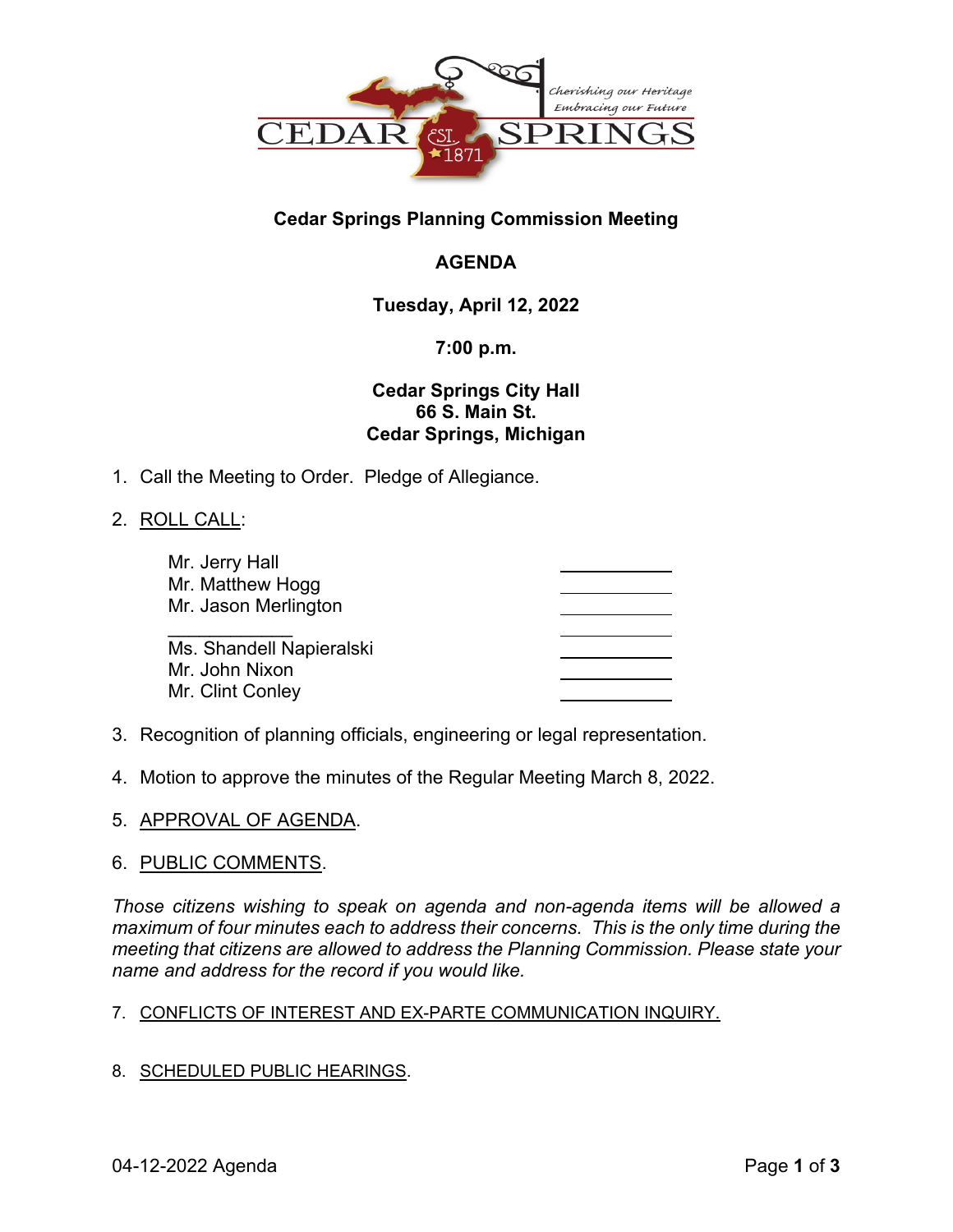- A. None.
- 9. SITE PLAN REVIEWS.
	- A. Site Plan Review Application for White Creek Flats Multi-family development at 14300 White Creek Ave.
		- i. Site Plan<br>ii. Apartmen
		- Apartment Floor Plans and Facades
		- iii. Landscaping Plan
		- iv. Lighting Plan
		- v. City Planner Report
	- B. Motion to extend the development permit for 270 West St. to April 12<sup>th</sup>, 2023 according to the requirements of the Zoning Administrator approval of March 29<sup>th</sup>, 2021.
		- i) 270 West approval binder
		- ii) Exterior sketch March 2022
		- iii) Letter requesting extension of development permit (1) Supporting materials
	- C. Motion to approve of the Accessory Structure Zoning Permit for 408 S.  $7<sup>th</sup>$  Street for an 896 square foot pole barn that is 15 feet tall.

#### 10. OTHER BUSINESS.

- A. Discussion on AN ORDINANCE TO: AMEND CHAPTER 32, ARTICLE VIII-SECTION 32-696 USES-C THROUGH E, SUBPART (b) CHURCHES OF THE CODE OF ORDINANCES FOR THE CITY OF CEDAR SPRINGS i) May  $10<sup>th</sup>$  Public Hearing?
- B. Discussion on sample Pool Ordinance
- C. Discussion on sample Industrial Building Façade Requirements Ordinance
- D. Motion to recommend approval to the City Council of the SITE DEVELOPMENT AND STORM WATER RUNOFF FACILITY MAINTENANCE AGREEMENT for the White Pine Trail Site Condominium Phase 2.
- E. Motion to recommend approval to the City Council of the EASEMENT FOR SANITARY SEWER AND WATERMAIN for the White Pine Trail Site Condominium project.

#### 11. OPEN DISCUSSION FOR ISSUES NOT ON THE AGENDA.

- A. Correspondence
	- i) 2022 Calendar
- B. Staff Comments.
	- i) City Manager
	- ii) City Clerk
- C. Planning Commission Members.

#### 12. REPORT OF THE CITY COUNCIL REPRESENTATIVE.